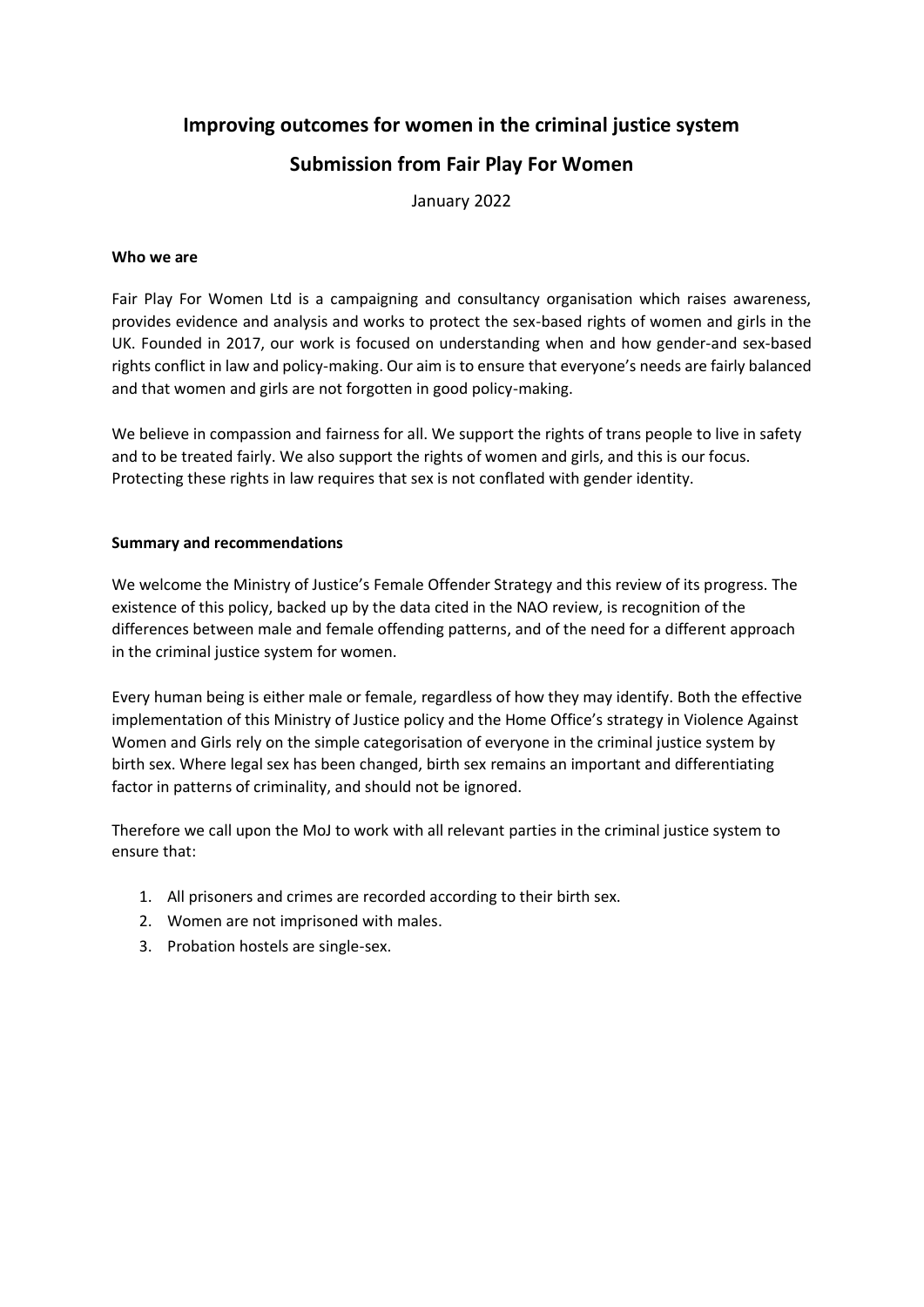#### **Rationale and evidence**

#### **1. All prisoners and crimes should be recorded according to their birth sex.**

Birth sex is possibly the single most discriminating factor in patterns of criminal behaviour. Criminality among males and females is profoundly different, both in scale and in nature. It is essential that accurate information including birth sex is maintained, both at an aggregate level and at an individual level. Without that data, good policies cannot be enacted or maintained.

The most significant sex-based difference in offending is in violent and sexual crimes, which are committed predominantly by males. Fair Play For Women has published research showing the extent to which trans-identifying males have a pattern of criminality broadly the same as that of the male population as a whole, and not remotely like that of the female population<sup>i</sup>. There are very small numbers of female violent offenders and sex offenders, but this information, and the public's understanding of it, is being distorted by the recording as female of typically male crimes with male perpetrators.

The NAO report points out that "to date, the Ministry has used trends in existing data on women in the CJS to report on progress." The report recommends improving data and management information, specifically to "identify gaps in available data which reduce its ability to monitor changes in women's journeys through the system at key stages, and plan how to work with other bodies to develop better data." This must include recording birth sex.

A gender identity, whether self-declared or confirmed via a Gender Recognition Certificate, should never replace birth sex in data collection or prisoner records. It will be necessary in some instances to record a gender identity in addition to birth sex, especially where a prisoner is seeking different treatment from that which is usual for their sex. Where a prisoner has a GRC, it is necessary and appropriate to record their birth sex and to take this into account in risk assessment.

# **2. Women should not be imprisoned with males.**

The NAO report says that the "Female Offender Strategy makes an evidence-based case for addressing the distinct needs of women in the justice system, who have worse outcomes than men." It goes on to say that "women in contact with the CJS are more likely than men to: have specific vulnerabilities that drive their offending, including histories of trauma and abuse; commit less serious offences and pose less risk of serious harm to the public; be badly affected by prison, with a rate of self-harm in 2017 that was nearly five times as high in women's prisons as in men's prisons."

This is why it is important for women not to be imprisoned with males. Such treatment is likely to cause them emotional distress, and unlikely to provide an environment in which they feel safe<sup>ii</sup>. Being in prison is the punishment; feeling unsafe in prison is not intended to be part of the punishment.

Allowing males to be recorded as females in the criminal justice system and to access the female prison estate risks undermining the good work being done to improve outcomes for women in the criminal justice system.